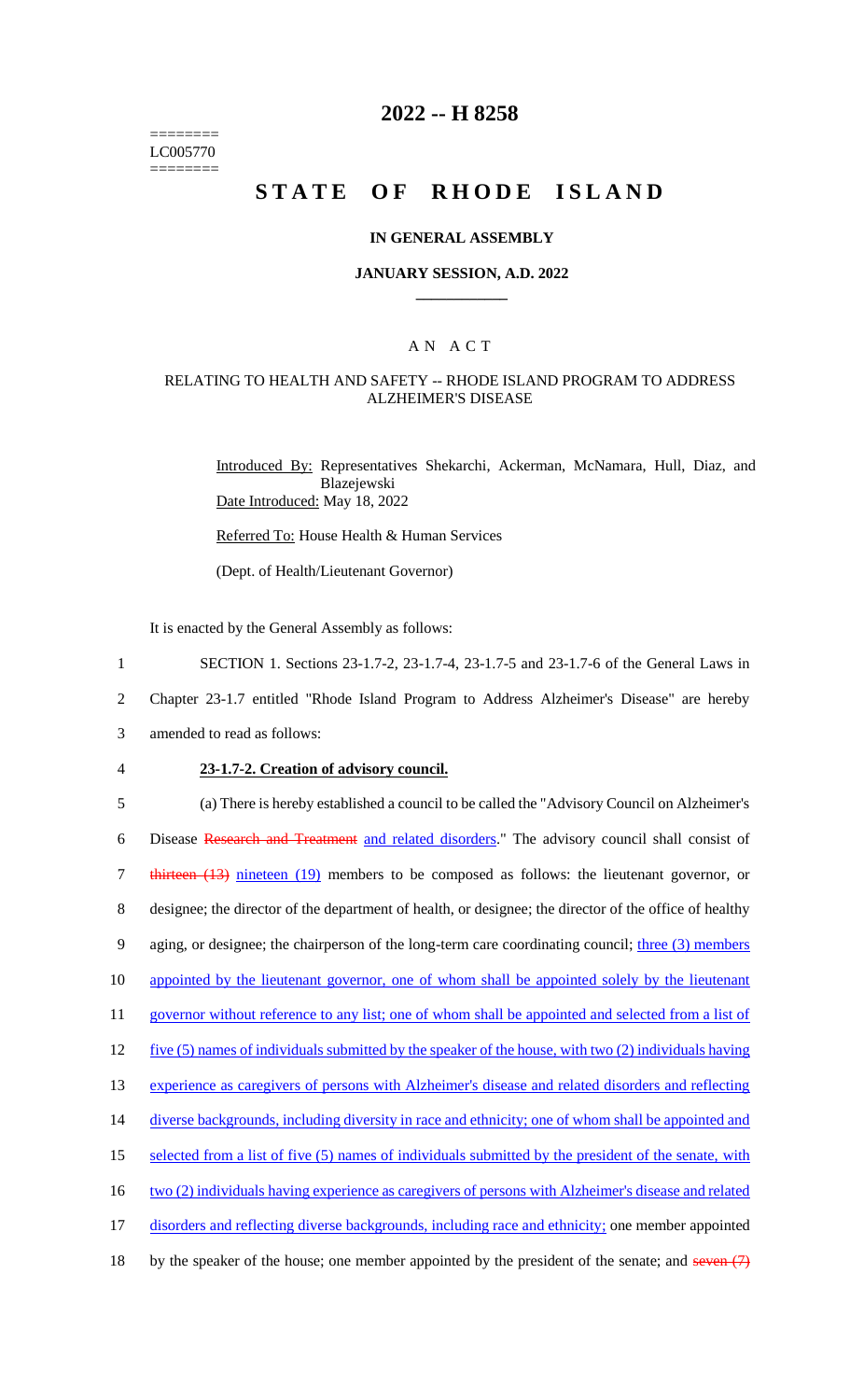ten  $(10)$  members appointed by the governor. The members appointed by the governor shall include one member who is an Alzheimer's disease patient advocate; one member who is an Alzheimer's disease caregiver; one member who is a healthcare provider; one member who is a researcher with Alzheimer's-related expertise in basic, translational, clinical, or drug-development science; one member who is a representative from an Alzheimer's disease organization that funds research and has demonstrated experience in care and patient services; one member from an Alzheimer's advocacy organization that provides services to families and professionals, including information and referrals, support groups, care consultation, education, and safety services; one member who is a representative from an organization focused on Alzheimer's workforce development; one 10 member who is a representative from the long-term care industry; one member who will represent 11 the adult primary care community; and one member who is a representative of a healthcare insurer. 12 Advisory council members shall select their own chairperson. Seven (7) Ten (10) members shall constitute a quorum.

 (b) The member appointed by the speaker of the house,, the member appointed by the president of the senate, and three (3) members appointed by the governor shall be initially appointed 16 for a term to expire July 1, 2020, and four (4) members to be appointed by the governor shall be initially appointed for a term to expire July 1, 2021. After the initial term, the appointed members shall serve two-year (2) terms, until their successor is appointed.

### **23-1.7-4. Assessment protocol.**

20 (a) The director of the department of health shall establish and publish on their website an Alzheimer's disease assessment protocol specifically focused on recognizing the signs and symptoms of cognitive impairments, including, but not limited to, Alzheimer's disease and appropriate resource information for effective medical screening, investigation, and service planning.

 (b) The director of the department of health shall make available upon request a copy of the assessment protocol to protective-services caseworkers, healthcare professionals, and members 27 of the public.

 (c) Protective-services caseworkers assigned to or employed by the office of healthy aging shall be familiar with the information contained in the assessment protocol.

#### **23-1.7-5. Medical professional training.**

 (a) All physicians licensed pursuant to chapter 37 of title 5, and nurses licensed pursuant to chapter 34 of title 5, shall, no later than October 1, 2021 2023, complete a one-time course of training consisting of a minimum of one hour of instruction on the diagnosis, treatment, and care of patients with cognitive impairments including, but not limited to, Alzheimer's disease and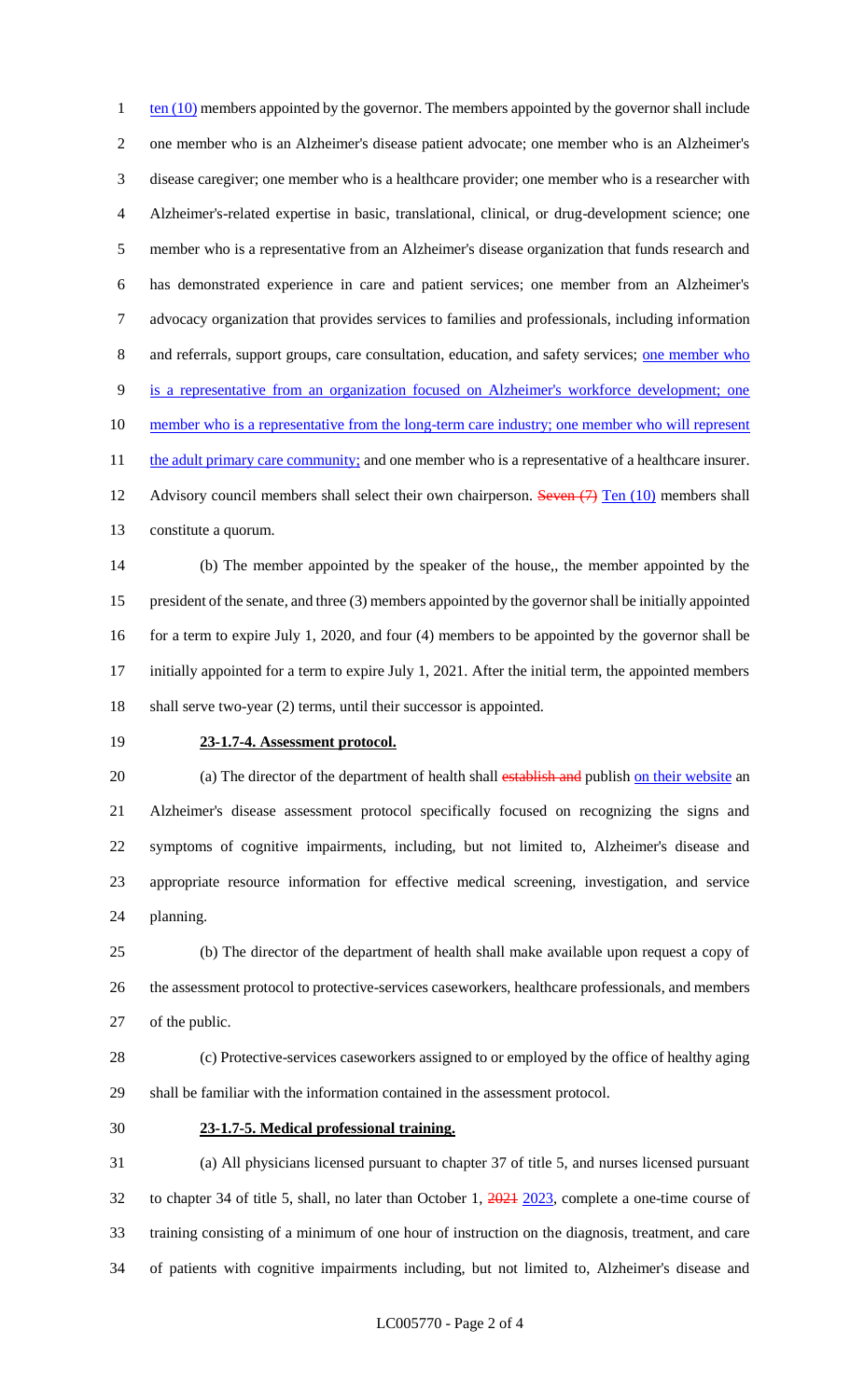### 1 dementia related disorders.

2 (b) The department of health shall promulgate rules to implement the training requirement

3 of subsection (a).

- 4 **23-1.7-6. Healthcare facility plan.**
- 5 (a) Every healthcare facility as defined in § 23-17-2 shall, not later than October 1, 2021
- 6 2023, complete and implement an operational plan for the recognition and management of patients
- 7 with Alzheimer's disease or dementia and related disorders.
- 8 (b) The department of health shall promulgate rules and regulations to implement the
- 9 operational plan requirements of subsection (a).
- 10 (c) The director of the department of health, in consultation with the advisory council on
- 11 Alzheimer's disease and related disorders, shall determine which health care facilities defined in §
- 12 23-17-2 will be subject to the requirements of subsection (a) of this section.
- 13 SECTION 2. This act shall take effect upon passage.

LC005770 ========

 $=$